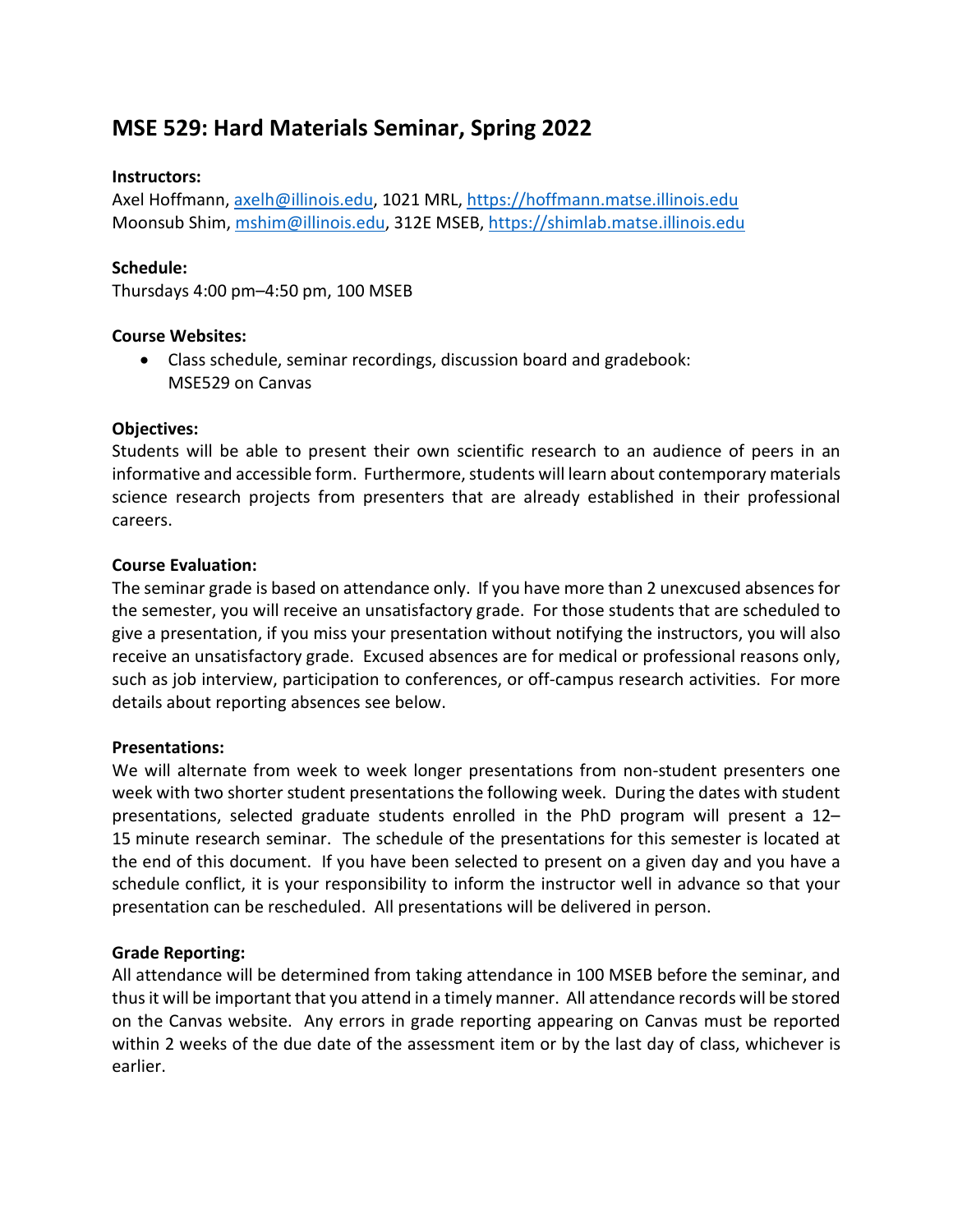#### **Expectations:**

To succeed in this class you will need to:

- Attend class regularly and participate through thoughtful questions;
- Prepare and practice your presentation;
- Seek out help when you have trouble.

# **Online Forum (Canvas):**

This class uses Canvasfor all communication between the instructors and students. If you desire, then you can make a private post just to the instructors (rather than sending an email).

# **Absences:**

Excused Absence Request Form:<https://forms.illinois.edu/sec/1841242658> Excuses from assessments will only be given in the following circumstances:

- a. Illness
- b. Personal crisis

(e.g., car accident, required court appearance, death of close relative)

- c. Required attendance at a professional activity or official UIUC activity
	- (e.g., professional conference, job interview, off-campus research activities, etc.)
- 2. In all cases you must complete the online Excused Absence Request Form and upload a scan of the official written documentation explaining your absence.
- 3. In cases (a) or (b) please provide some form of documentation via the online form within 2 weeks of the due date of the missed assessment, but no later than reading day (December 10). In case of extended or unusual illness, late submission of excuse documentation will be considered. See [Student Assistance Center.](https://odos.illinois.edu/community-of-care/student-assistance-center/)
- 4. On case (c) an official letter from the designated university official must be submitted via the online form at least one week prior to the due date of the missed assessment.
- 5. If you will not be able to present on your assigned date, you are required to notify the instructor as soon as possible so alternative arrangements can be made.
- 6. Notwithstanding the above, at the discretion of the instructors, you may be required to make up any excused work.

# **Special accommodations:**

To obtain disability-related academic adjustments and/or auxiliary aids, students with disabilities must contact their lecturer and the Disability Resources and Educational Services (DRES, [disability.illinois.edu\)](https://www.disability.illinois.edu/) as soon as possible, and no later than September 5.

# **Academic Integrity, Harassment, and Discrimination:**

You are bound by the [University Honor Code](https://studentcode.illinois.edu/) in this course. Any violation of the Honor Code will result in disciplinary action. In addition, harassment or discrimination of any kind will not be tolerated. Please report any concerns immediately to your professor.

# **Changes to the syllabus:**

Changes may occur as deemed necessary by the instructors; they will be announced.